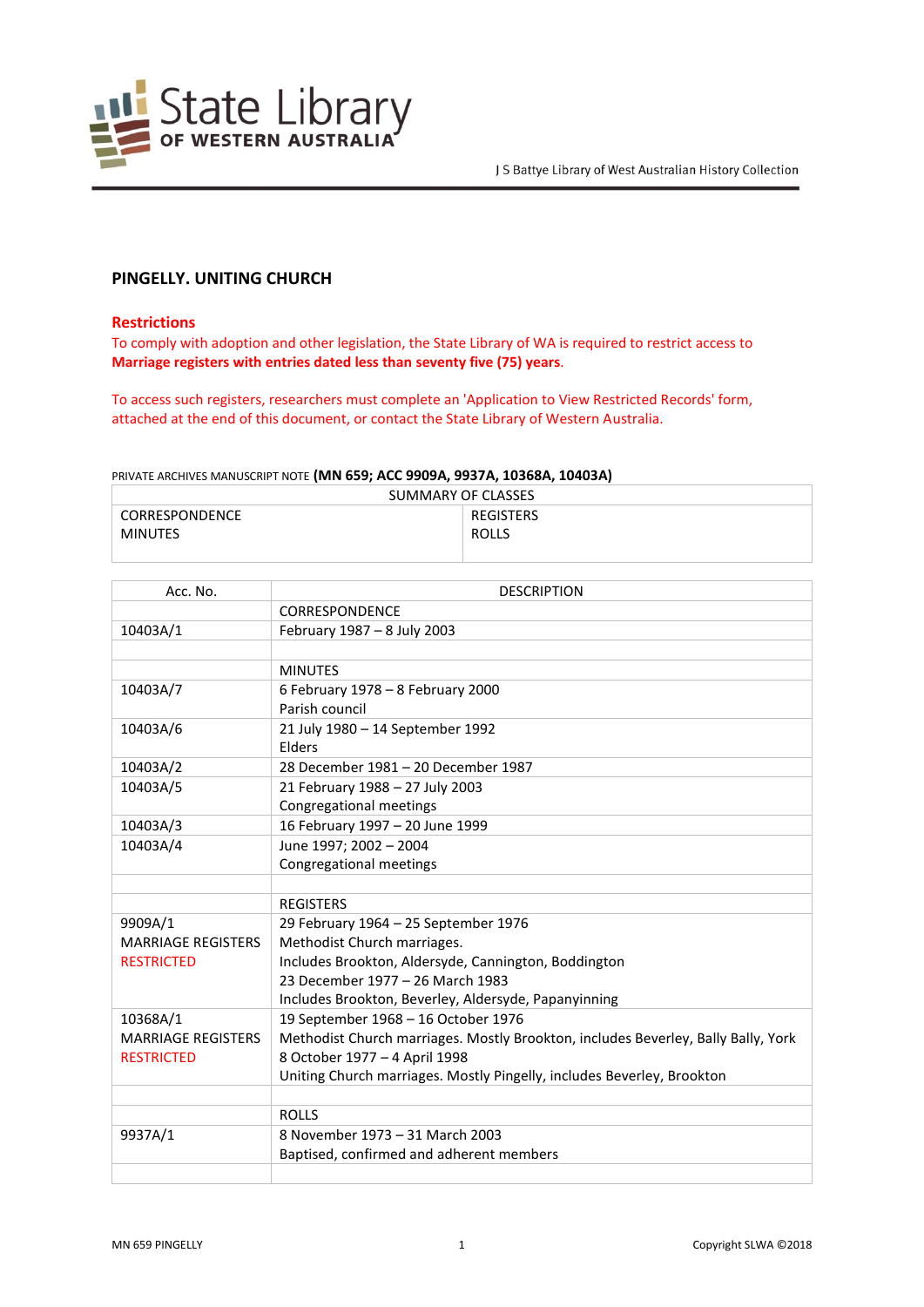

J S Battye Library of West Australian History Collection

Holdings = 3 cm

## *Copyright Restrictions*

*The Commonwealth Copyright Act 1968 regulates copying of unpublished material. It is the user's legal obligation to determine and satisfy copyright.*